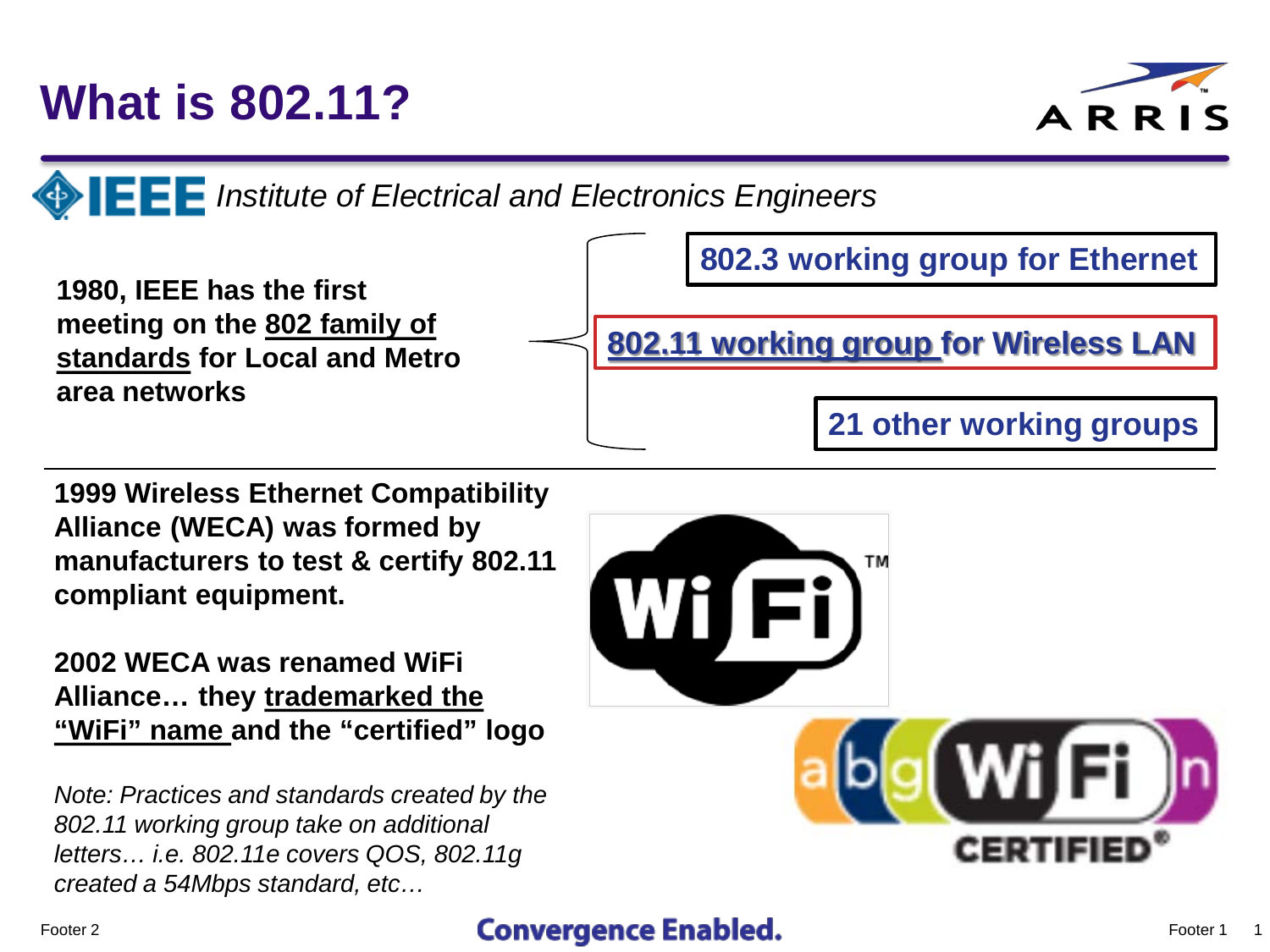# **The A, B, G's (& N's & ACs) of Wireless**



• **802.11a & g:** uses OFDM modulation to improve throughput from 11Mbps to 54Mbps

ARRIS

• **802.11n:** adds channel bonding (40Mhz ch vs 20Mhz ch) and MIMO antenna technology with up to 4 spatial streams to achieve up to 600Mbps

• **802.11ac:** will increase channel width to 160Mhz and up to 8 spatial streams

**Note:** since the 2.4GHz bands offer only 3 non-overlapping channels, the wider channels and multiple streams leveraged w/ 802.11n & ac can be used almost exclusively in the 5GHz band which offers 20+ non-overlapping channels.

#### Footer 2 **Footer 2 Footer 1 2 Convergence Enabled.** The state of the state of the state of the state of the state of the state of the state of the state of the state of the state of the state of the state of the state